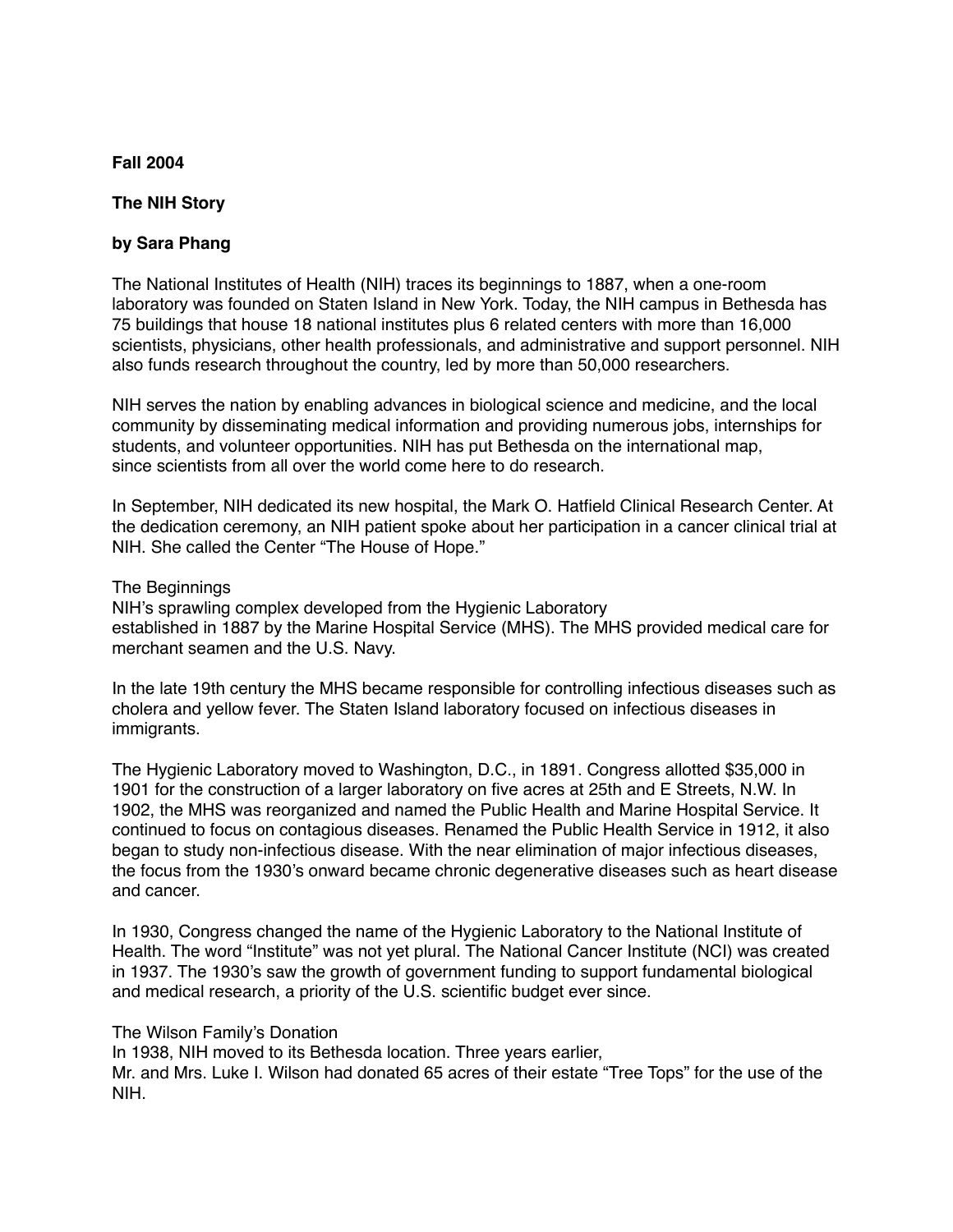Mr. Wilson was a retired Chicago clothier with extensive European business ties. His original bequest was intended for an educational center for international peace, but it was allotted to the Public Health Service. Construction of NIH buildings, six Georgian-style brick buildings, began in 1938.

Mrs. Wilson gave an additional 25.1 acres in 1938 and 11.6 acres in 1940. She made a final gift of land in 1942, bringing the total to 92 acres. NIH bought an additional 115.8 acres from the Town & Country Golf Club and 50.2 acres from the Sisters of the Visitation in 1949. The total campus now covers over 300 acres.

### Broadening Research

During the Second World War, the NIH focused almost entirely on war-related medical problems, such as the medical fitness of recruits and the safety of munitions workers. NIH also funded research into vaccines and drugs for tropical diseases faced by U.S. soldiers in the South Pacific.

The plural title, National Institutes of Health, was created in 1948. In the postwar period, research surged ahead, with fundamental discoveries such as the structure of the genetic code, stimulating the

development of whole new areas of biological research. Many new institutes supporting research on mental health, heart disease, and other chronic medical disorders were created.

NIH emphasizes cooperation between laboratory research and patient care. The Warren Grant Magnuson Clinical Center, a clinical research hospital, opened in 1953. New treatments and procedures are tested in clinical trials at the Center. The Clinical Center has treated more than 350,000 participants in clinical studies and is connected to the new Hatfield Center.

#### New Clinical Research Center Opens

On Wednesday, September 22, 2004, the National Institutes of Health opened the new Mark O. Hatfield Clinical Research Center, named for the former senator. The most striking addition to the NIH campus in over 50 years, the new hospital offers opportunities for clinical research and offers patients the opportunity to receive cutting-edge therapies as participants in clinical studies.

The Hatfield Center features a unique multi-story, glass-enclosed atrium, the Science Court, a central focal point for the hospital community. The Science Court will feature gardens of medicinal plants,

developed in coordination with the U.S. Botanic Garden; these plants have been used for medicine in many cultures for thousands of years. The Science Court contains a "meditation alley" and a sculptural pool and waterfall, inspired by the healing pool of Bethesda in the Gospel of John, designed by artists Gene and Susan Flores.

Two landscaped courtyards in the Hatfield Center patient wings provide peaceful, soothing, and private green spaces for patients and their families to relax in, helping to promote their recovery. The

Hatfield Center will open with about 240 inpatient beds and 80 day-hospital stations.